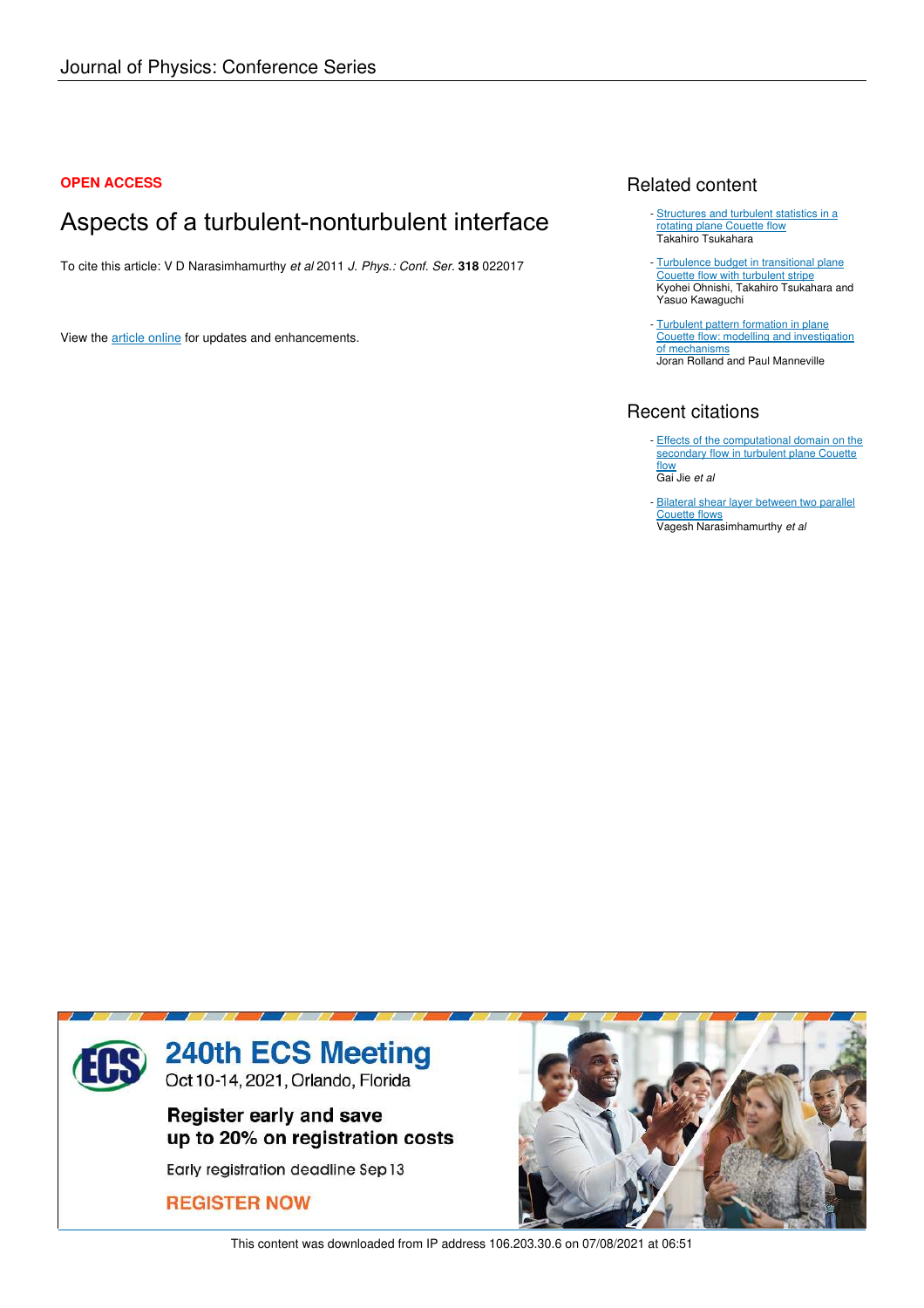# Aspects of a turbulent-nonturbulent interface

V D Narasimhamurthy<sup>1</sup>, H I Andersson<sup>1</sup> and B Pettersen<sup>2</sup>

<sup>1</sup> Fluids Engineering Division, Department of Energy and Process Engineering, Norwegian University of Science and Technology (NTNU), NO-7491 Trondheim, Norway <sup>2</sup> Dept. of Marine Technology, Norwegian University of Science and Technology, NO-7491 Trondheim, Norway

E-mail: vagesh@alumni.ntnu.no

Abstract. Transport mechanisms at the interface between a laminar and a turbulent plane Couette flow are examined by means of DNS data of a statistically steady flow field. A mixinglayer is established which neither evolves in the streamwise direction nor in time. This novel flow configuration is perfectly suited for explorations of momentum transfer mechanisms, e.g. turbulent diffusion. Unexpected undulations characterize the large-scale interactions between the turbulent and the nominally non-turbulent part flow. However, surprisingly large velocity fluctuations are observed even in the low-Re half of the flow which otherwise would be laminar.

## 1. Introduction

The shear-driven flow of an incompressible and isothermal fluid between two parallel plates in relative motion, popularly termed as turbulent plane Couette flow, is arguably one of the classic non-trivial problems in fluid mechanics. In the present contribution, a modification to this original flow problem is considered, where the (top) moving wall is divided in two equal parts with different velocities as shown in figure 1. The wall velocity ratio  $U_1/U_2 = 5$  and the Reynolds numbers (based on half the velocity difference between the moving and stationary wall and the channel half-height h) are  $Re_1 = U_1 h/2\nu = 1300$  and  $Re_2 = U_2 h/2\nu = 260$ . We already know from the literature (see Schneider et al. (2010) and Tuckerman & Barkley (2011) for literature review) that the subcritical transition Reynolds number  $Re<sub>c</sub>$  for plane Couette flow is in between 300 − 370 and the Reynolds number for establishing fully developed turbulence is 500 − 600. Thereby, in the present case laminar and turbulent flow regimes co-exist side-by-side. The aim of this novel problem is to understand the mixing behaviour at the turbulent-nonturbulent interface and investigate the entrainment mechanisms.

#### 2. Flow configuration and numerical method

The Navier-Stokes equations for an incompressible and isothermal flow are solved in threedimensional space and time using a parallel Finite Volume code called MGLET (Manhart, 2004). The code uses staggered Cartesian grid arrangements. Spatial discretization of the convective and diffusive fluxes are carried out using a 2<sup>nd</sup>-order central-differencing scheme. The momentum equations are advanced in time by a fractional time stepping using a  $2<sup>nd</sup>$ order explicit Adams-Bashforth scheme. The Poisson equation for the pressure is solved by a full multi-grid method based on pointwise velocity-pressure iterations. The computational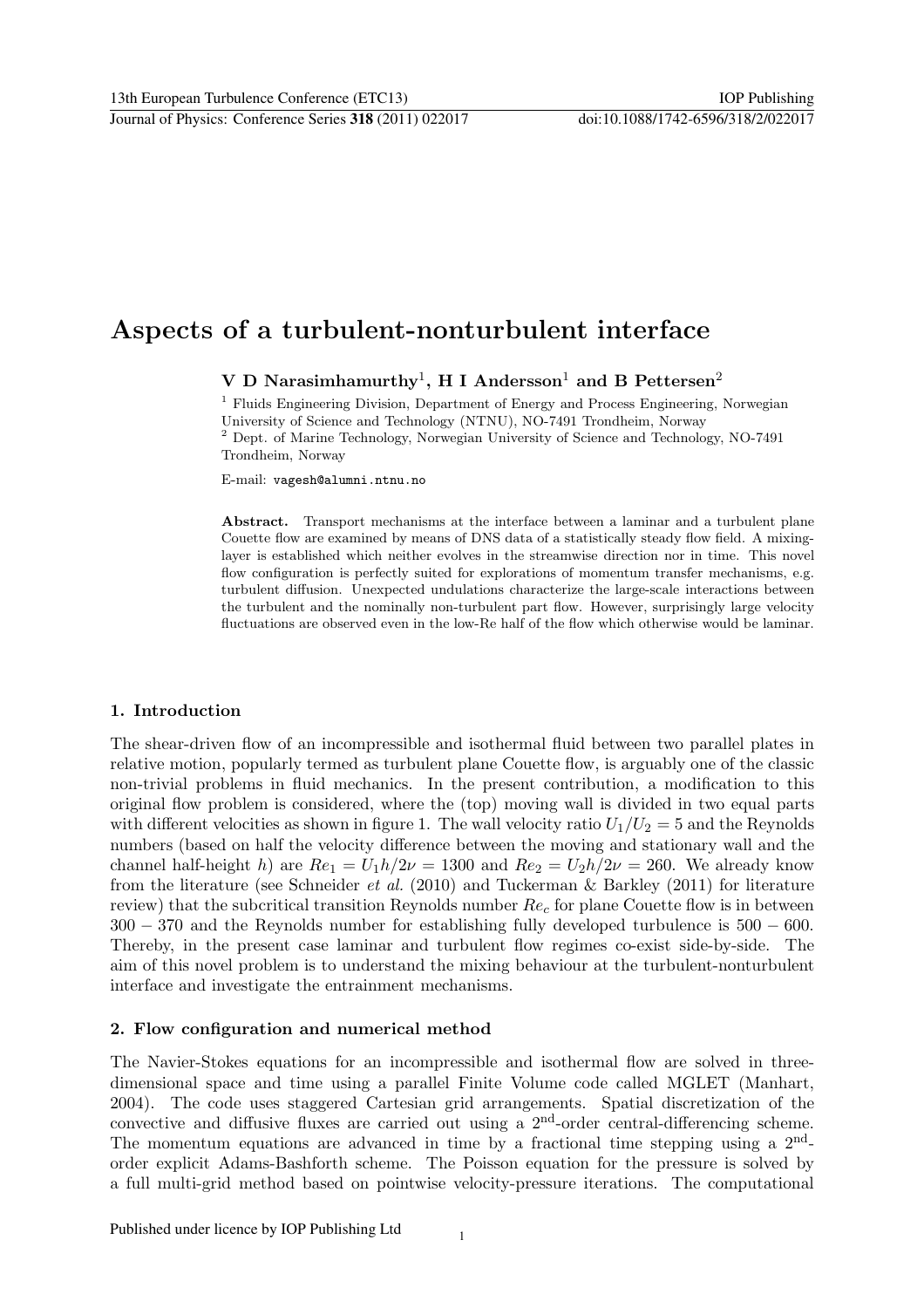



Figure 1. Flow configuration (not to scale). Top wall in two halves moving at different speed.

grid is divided into an arbitrary number of subgrids that are treated as dependent grid blocks in parallel processing. In the present study, the size of the computational domain in each coordinate direction  $L_x \times L_y \times L_z$  is 50.24h  $\times$  16.8h  $\times$  2h, i.e. same as in the turbulent plane Couette flow study of Holstad et al. (2006). Aided by their two-point correlation data, Holstad et al. (2006) concluded that the present domain size is appropriate for the Reynolds number considered. In this paper we report results of a marginally resolved DNS using  $256 \times 256 \times 64$ grid points (see table 1 for grid details). A fully resolved simulation is underway. Uniform grid spacing is adopted in the streamwise and the spanwise directions, while a non-uniform mesh is used in the wall-normal direction. The time-step  $\Delta t = 0.05$ . Periodic boundary conditions were employed in the streamwise and spanwise directions. No-slip and impermeability conditions were imposed on the walls. The mean velocity field and the turbulence statistics have been deduced by first averaging in time and in the homogeneous streamwise direction. The time-averaging was performed over 4000 statistical sample fields, each separated by 0.1625  $h/u<sub>\tau</sub>$ .

Table 1. Numerical and flow parameters from various turbulent plane Couette flow studies. In all the cases  $Re = 1300$  and the channel height  $L_z/h = 2$ .  $Re_\tau$  is the Reynolds number based on the wall-friction velocity  $u_{\tau}$  and  $\Delta^{+}$  is the grid resolution in wall-units.

| Case                           |      |         |        | $Re_\tau L_x/h = L_y/h = N_x \times N_y \times N_z = \Delta_x^+ = \Delta_y^+$ |       |      | $\Delta_z^+$             |
|--------------------------------|------|---------|--------|-------------------------------------------------------------------------------|-------|------|--------------------------|
| Bech <i>et al.</i> $(1995)$    | 82.2 | $10\pi$ | $4\pi$ | $256 \times 256 \times 70$                                                    | 10.1  |      | $4.0 \t 0.7 - 3.9$       |
| Hu <i>et al.</i> $(2003)$      | 82   | 192     | 24     | $1024 \times 512 \times 81$                                                   | 15.38 | 7.69 | $\overline{\phantom{a}}$ |
| Holstad <i>et al.</i> $(2006)$ | 84.6 | 50.24   | -16.8  | $256 \times 256 \times 64$                                                    | 16.60 |      | $5.55 \quad 2.03 - 3.35$ |
| Holstad <i>et al.</i> $(2010)$ | 82.5 | $16\pi$ | $6\pi$ | $768 \times 288 \times 192$                                                   | 5.40  |      | $5.40 \quad 0.33 - 1.74$ |
| Present case                   | 84.6 | 50.24   | -16.8  | $256 \times 256 \times 64$                                                    | 16.60 |      | $5.55 \quad 2.03 - 3.35$ |

## 3. Results

#### 3.1. Turbulent flow field

Figure 2(b,d,f) illustrates the velocity fluctuations in the channel mid-plane from the present computations. For comparison, corresponding data from the reference case, i.e. from the present plane turbulent Couette flow case is included in figure  $2(a,c,e)$ . The instantaneous flow pattern in figure  $2(b,d,f)$  shows that the flow midway between the fixed and the moving wall is vigorously turbulent over roughly 50% of the width but far from strictly being laminar in the other half, i.e.  $y/h > 8$ , even though the local Reynolds number  $Re_2$  is below  $Re_c$ . The streamwise and wall-normal fluctuations in figure  $2(b)$  and  $2(f)$  together with the alternate bands of positive and negative fluctuations of spanwise velocity in figure  $2(d)$  clearly indicate the meandering motion in the interaction zone between the turbulent and the non-turbulent regimes. It can be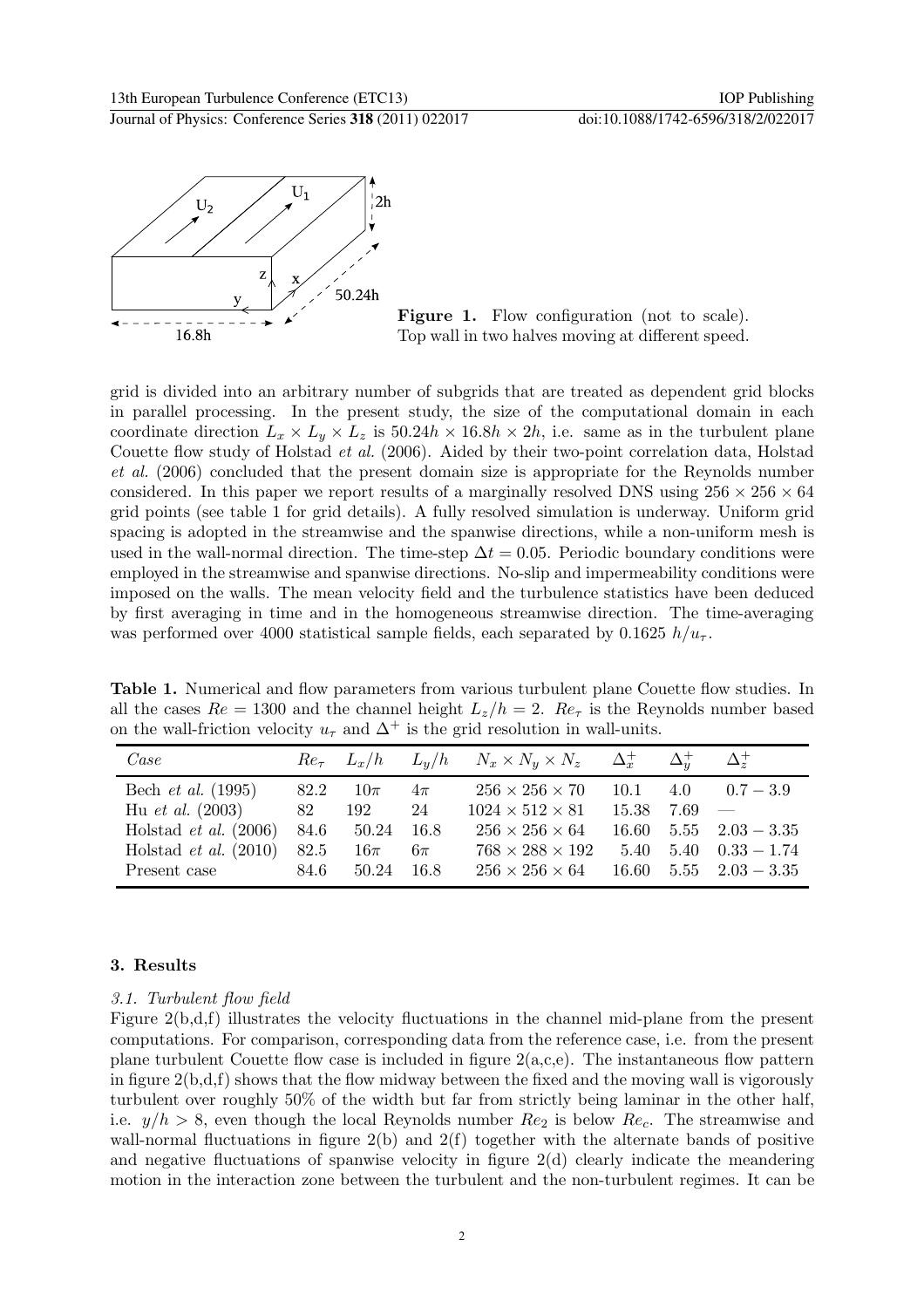Journal of Physics: Conference Series **318** (2011) 022017 doi:10.1088/1742-6596/318/2/022017





**Figure 2.** Instantaneous velocity fluctuations in the mid-plane from the present case  $(b, d, f)$ compared against the turbulent plane Couette flow data (a, c, e). All contours are normalized by  $U_1$ . (a, b) streamwise fluctuation u'; (c, d) spanwise fluctuation v'; (e, f) wall-normal fluctuation  $\overline{w'}$ .

noticed from figure 2(b) that the large-scale streamwise structures, which are typically observed in the core-region of the turbulent plane Couette flow (Komminaho et al., 1996; Papavassiliou & Hanratty, 1997; Tsukahara *et al.*, 2006), persist even in the turbulent part of the present domain, i.e.  $y/h < 8$  (for comparison see figure 2(a)).

Contours of streamwise velocity fluctuations in the vicinity of the walls are shown in figure 3. Two distinct flow patterns can be seen in figure 3(a) which indicate that the meandering motion is not established near the (top) moving walls owing to the sudden discontinuity in the local Reynolds number. However, away from the moving walls the interaction between the low and high speed flow eventually causes meandering and these undulations will probably tend to



**Figure 3.** Contours of streamwise velocity fluctuations  $u'/U_1$  in an xy-plane at  $z^+ = 5$  from (a) the top moving wall and from (b) the bottom fixed wall.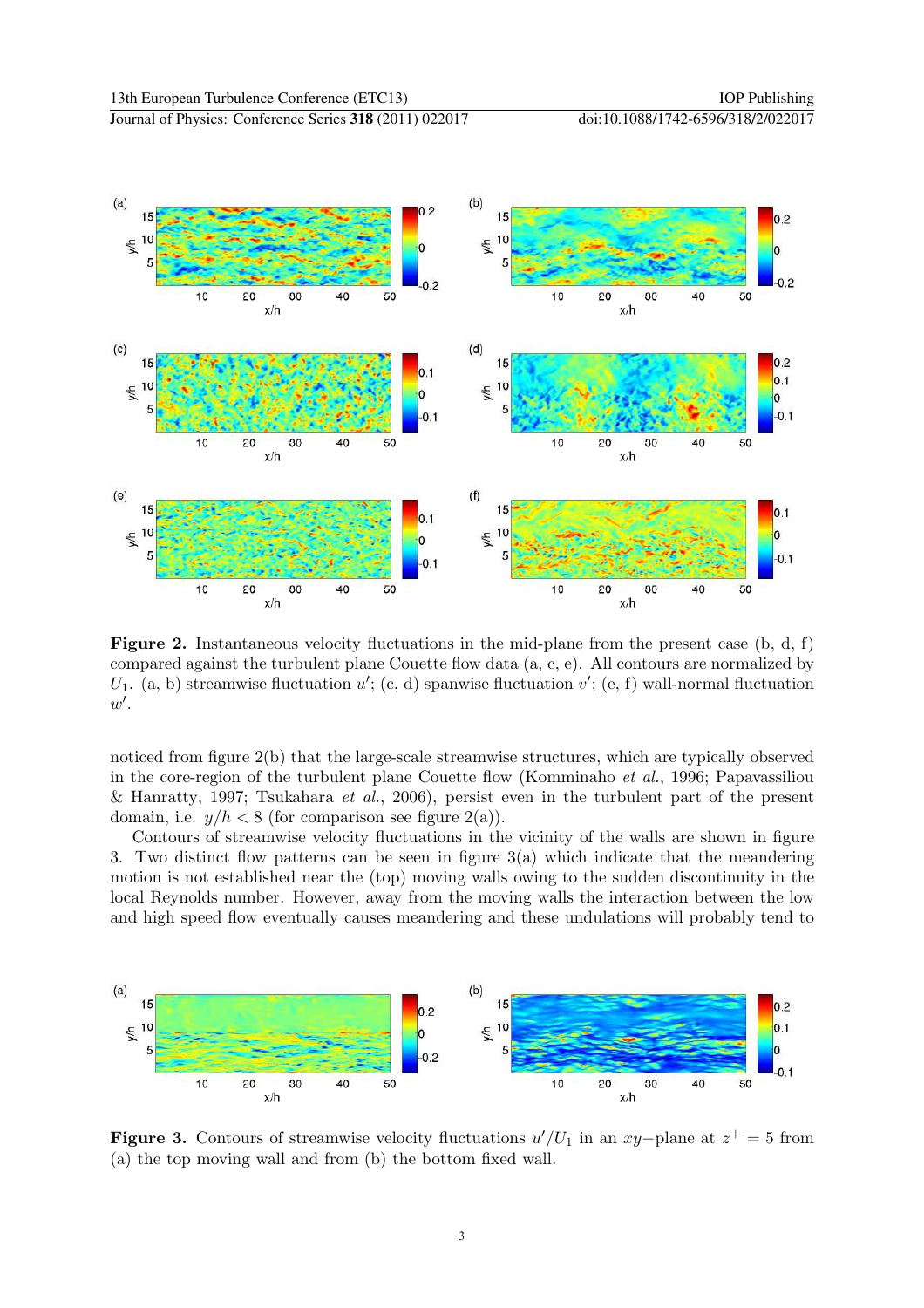

Figure 4. Three-dimensional instantaneous vortical structures in the present case: (a) top half of the domain; (b) bottom half of the domain. Surfaces coloured yellow and blue mark positive and negative values of  $\lambda_2 \omega_x$  and red and green mark positive and negative values of  $\lambda_2\omega_z$ , respectively.

enhance the spanwise mixing (cf. figure  $2(b)$  and  $3(b)$ ). These features are also well illustrated in figure 4, where iso-surfaces of three-dimensional vortical structures are plotted. In addition to the streamwise vorticity component  $\omega_x$ , the wall-normal vorticity  $\omega_z$  was found to be important since it contributes to the mixing in  $(x, y)$ −planes.

The cross-sectional view of the velocity field in figure 5(b) shows that counter-rotating secondary roll-cells or Taylor-Görtler-like vortices fill the entire cross section in the present case (flow topography from the present turbulent plane Couette flow case is shown in figure  $5(a)$ ) for comparison). Such roll-cells are well known in numerically simulated turbulent plane Couette flows (Bech et al., 1995; Komminaho et al., 1996; Papavassiliou & Hanratty, 1997; Tsukahara et al., 2006), but have never been observed in a nominally non-turbulent flow. It is conjectured that the roll-cells develop here since the flow in the low-Re half of the channel is turbulent-like rather than laminar as it should have been according to the low local  $Re_2 = 260$ . The spanwise size of the roll-cells is distinctly different in the two parts of the flow and this suggests that their size is in some way related to the local Re. By means of the data base which will result from the fully resolved simulation, the interfacial mixing processes will be further explored.

#### 3.2. Turbulence statistics

The wall-normal variation of the mean streamwise velocity selected at some equi-distant positions along the span  $y/h$  are shown in figure 6. Note that the data from the present turbulent plane Couette flow case is in excellent agreement with DNS data from Bech et al. (1995). On the contrary in the present case at  $y/h = 4.2$ , i.e. in the middle of the  $Re_1 = 1300$  region,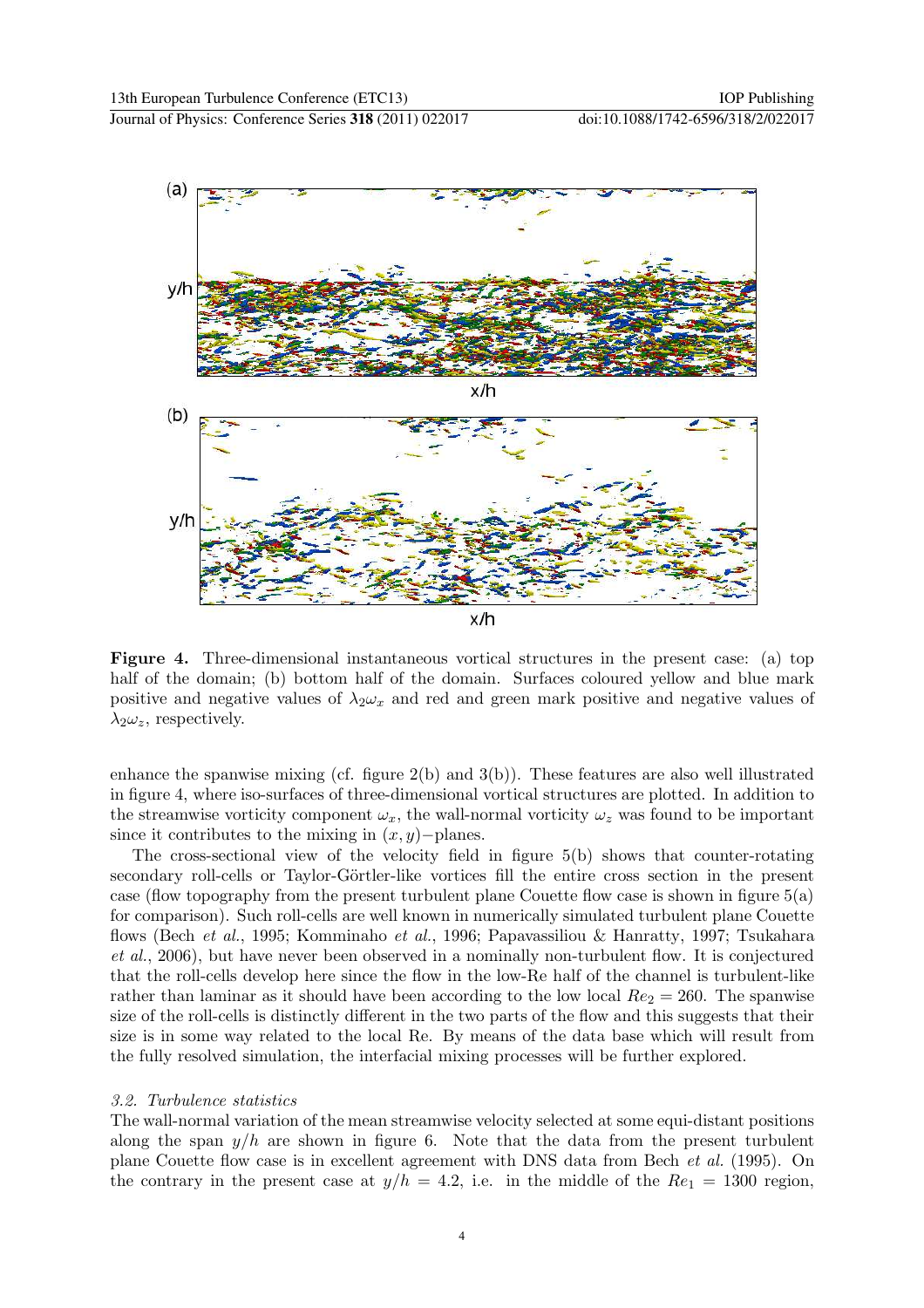

Figure 5. Mean secondary flow streamlines in the  $yz$ -plane together with the wall-normal velocity contours in the background: (a) turbulent plane Couette flow; (b) present case (note that  $y/h = 0 - 8.4$  corresponds to the turbulent zone and  $y/h = 8.4 - 16.8$  corresponds to laminar regime).

the magnitude of the U velocity has drastically reduced and the conventional anti-symmetric variation of the mean velocity profile is broken when compared to the turbulent plane Couette flow data. On the other hand, the U velocity at  $y/h = 12.6$  surprisingly exhibits a parabolic like profile. This is especially striking, since at the centre of the  $Re_2 = 260$  region the flow is expected to be laminar and the velocity profile should therefore have been linear.

Variation of the root-mean-square values of the fluctuating velocities and the turbulent shear stress from the present case are compared against the benchmark turbulent plane Couette flow data in figure 7. In general, the conventional symmetry of all the profiles is broken. The velocity fluctuations in the streamwise and wall-normal direction shown in figure  $7(a)$  and  $7(c)$ , respectively, are close to the DNS data of Bech et al. (1995) at  $y/h = 4.2$ . In contrast, the spanwise fluctuations  $v_{rms}$  is highly enhanced in the present case when compared to Bech *et al.* (1995) (see figure 7(b)). On the other hand,  $u_{rms}$ ,  $v_{rms}$  and  $w_{rms}$  attain appreciable levels also in the centre of the  $Re_2 = 260$  region  $(y/h = 12.6)$  where the flow should be laminar. Here, turbulence intensities of about 50% of those in the fully turbulent half of the flow are observed. Note that  $w_{rms}$  is the least-affected component when compared to the other two since this component is perpendicular to the plane of mixing. The present turbulent shear stress data at  $y/h = 4.2$  in figure 7(d) varies along the wall-normal direction in the core-region  $z/h = 0.5-1.5$ contrary to the constant shear stress profile of Bech *et al.* (1995). On the other hand, the profile at  $y/h = 12.6$  becomes slightly negative near the moving wall, i.e. around  $z/h = 1.7$ . All these unexpected observations will be further explored and interpreted on the basis of data from the refined DNS. In particular, the thickness of the turbulent/nonturbulent interface will be deduced



Figure 6. Wall-normal distribution of mean streamwise velocity from the present case at various spanwise positions:  $\cdots \cdots$ ,  $y/h =$ 0; ——,  $y/h = 4.2;$  —  $\cdot$  —,  $y/h = 8.4;$  $- - -$ ,  $y/h = 12.6$ ; and the corresponding data from the present turbulent plane Couette flow case  $(\triangle)$  compared with the DNS data of Bech et al.  $(1995)$   $(O)$ .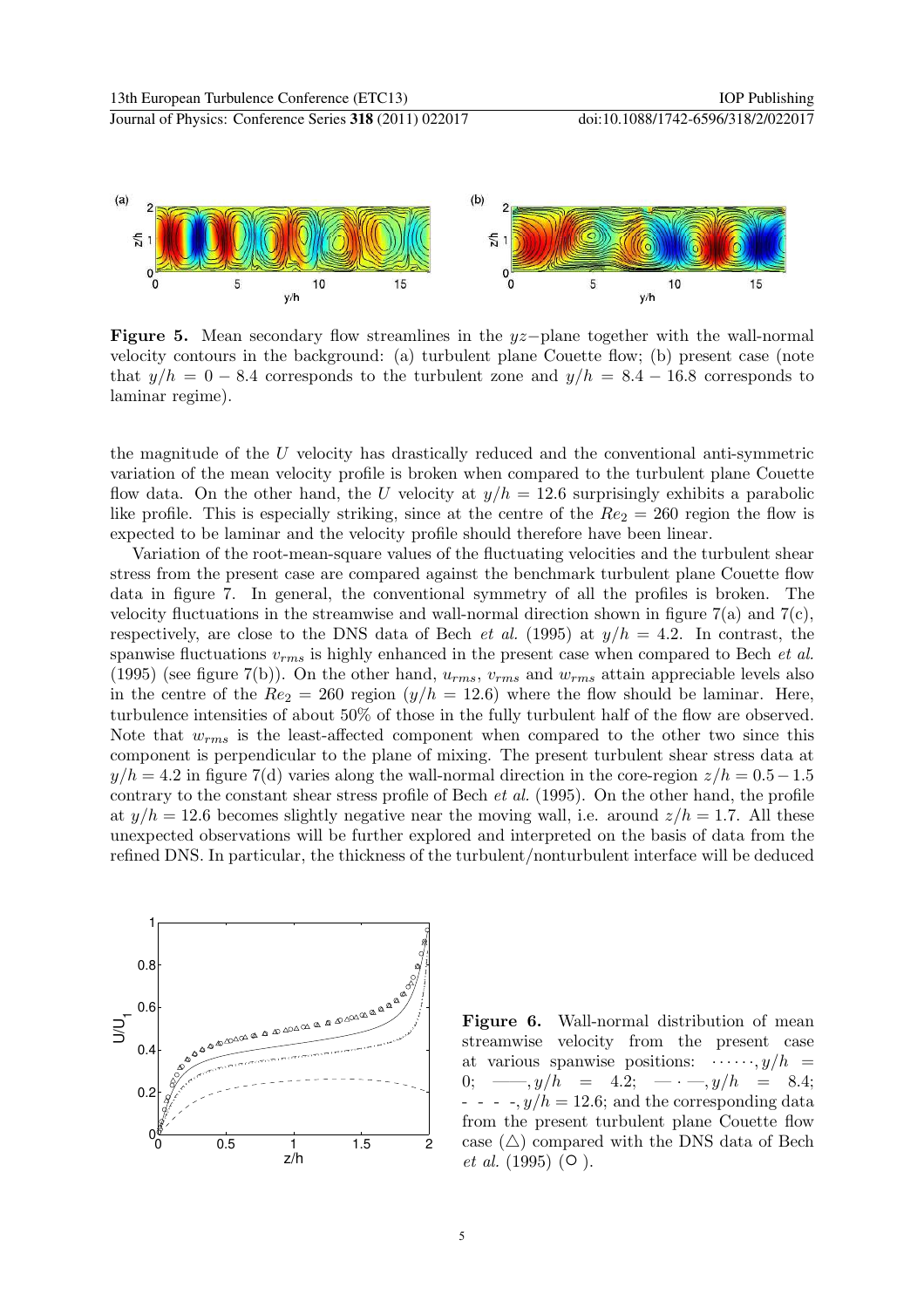Journal of Physics: Conference Series **318** (2011) 022017 doi:10.1088/1742-6596/318/2/022017



Figure 7. Wall-normal distribution of turbulence intensities: (a)  $u_{rms}/u_{\tau}$ ; (b)  $v_{rms}/u_{\tau}$ ; (c)  $w_{rms}/u_{\tau}$ ; and the turbulent shear stress (d)  $-\rho \overline{uw}/\tau_w$  from the present case at various spanwise positions (see figure 6 for legend).

similarly as in Da Silva & Taveira (2010).

## 4. Conclusion

Contrary to the classical mixing-layer, a new mixing-layer is established which neither evolves in the streamwise direction nor in time but instead varies perpendicular to the plane of mixing. This new mixing-layer is realizable in the junction between two co-current plane Couette flows. The interaction between the low- and high-speed flow regimes is characterized by large-scale undulations, which tends to enhance the mixing between the turbulent and the nominally nonturbulent part flow.

## Acknowledgments

The authors express gratitude to the financial support from Research Council of Norway through the KMB project "Investigating Hydrodynamic Aspects and Control Strategies for Ship-to-Ship Operations" at MARINTEK.